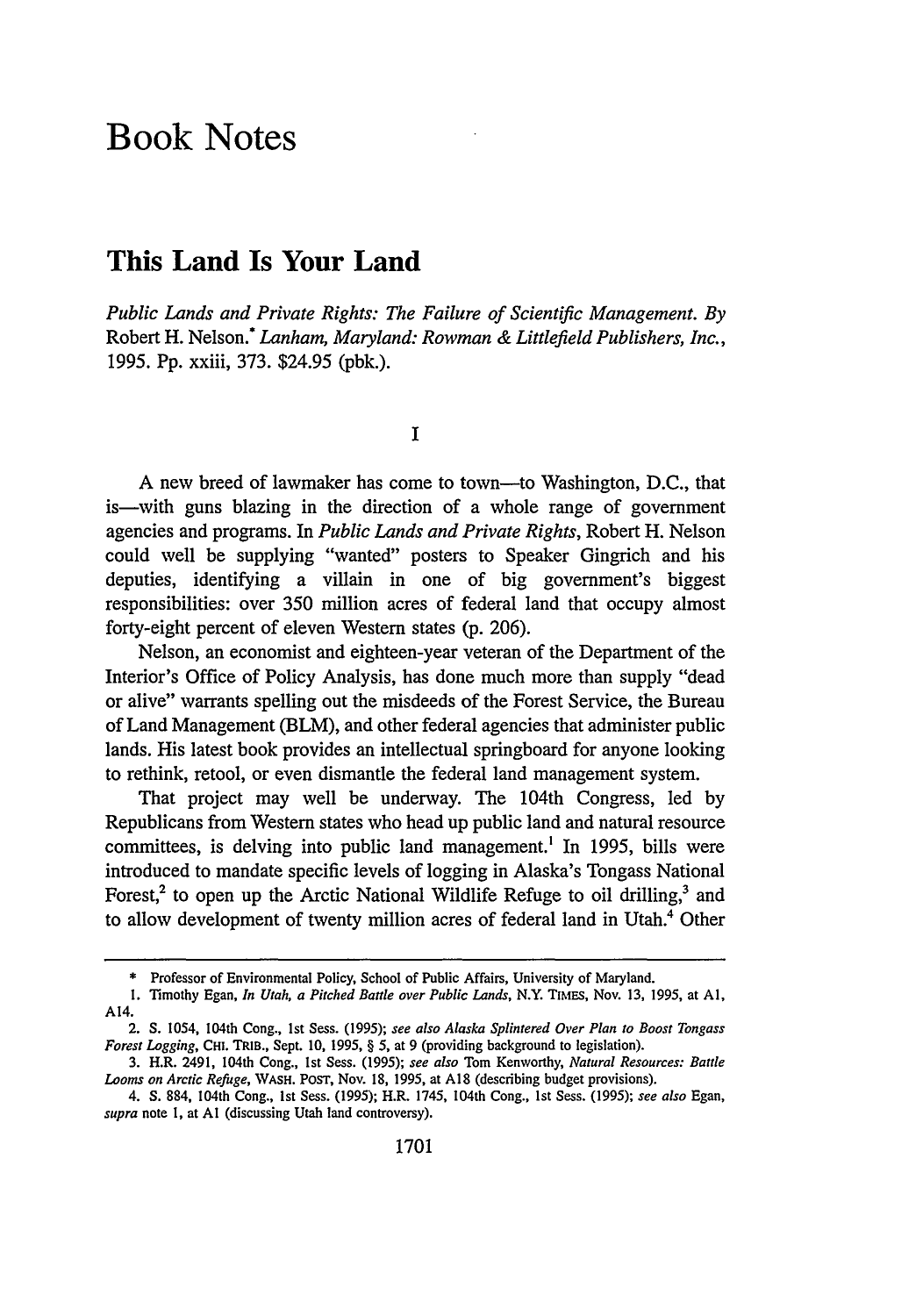measures contemplate reforming the distribution of federal lands for mining,<sup>5</sup> overturning federal grazing regulations,<sup>6</sup> and closing some national parks.<sup>7</sup> Nelson's analysis of federal land management's failings provides ammunition for some (though not all) of these assaults on the status quo. It also offers an intellectual compass that appears to be lacking in this legislative flurry.<sup>8</sup>

**11**

As the subtitle of the book suggests, Nelson is in part telling a story of federal land management gone wrong, of "one bad public land policy after another" (p. 5). He begins the descriptive level of his analysis with the history of how the federal government came to be in the "land business," detailing the often-bumbling evolution of land policy from homesteading-style land disposal to federal stewardship of the remaining parks, forests, and rangelands. In addition to providing a useful primer for readers unfamiliar with the government's role as Western landlord, the opening chapter introduces Nelson's nemesis—the Progressive ideal of scientific management—as the latest fashion in a long history of government "mistakenly applying the lessons of the past to new and different problems in the present" (p. 34).

Nelson goes on to explain how scientific management has failed on public lands. For example, the Forest Service's rhetoric of "scientific forestry" (pp. 48-49) has served as a facade for economically nonsensical (even "obviously silly") timber-harvesting policies (pp. 81-82). BLM efforts to allocate rangeland investments according to complex economic and environmental analyses have routinely cost more than the rangeland itself is worth (pp. 115-16). Comprehensive land-use planning has proven to be a "hollow exercise" (p. 133) that consumes tremendous resources, is swayed by politics, and has little impact on land-use decisions (pp. 133, 143). Nelson sees these bureaucratic misadventures not as failures of implementation, but as symptoms of the emptiness of the scientific management ideal itself—"there is no separation of politics and administration, fact and value, science and religion" possible in the management of public lands (p. 145).

Having made a strong case for how federal public land management has long been broken, Nelson moves to a second level of analysis: how to fix it.

<sup>5.</sup> H.R. 1977, 104th Cong., 1st Sess. § 322 (1995); *see also* Kenworthy, *supra* note **3,** at **A18** (noting mining reform measures).

<sup>6.</sup> H.R. 1713, 104th Cong., 1st Sess. (1995); *see also* Bob Benenson & Allan Freedman, *Provisions on Parks, Grazing Win Approval from Panels, 53* CONG. Q. WKLY. REP., Sept. 23, 1995, at 2892 (describing grazing controversy).

<sup>7.</sup> H.R. 260, 104th Cong., 1st Sess. § 102 *(1995); see also* Benenson & Freedman, *supra* note 6, at 2892 (recounting dispute over national parks).

<sup>8.</sup> To be fair, Nelson did not write this book in search of a role as cheerleader or strategist for the new congressional leadership. *Public Lands and Private Rights* is a compilation of essays, articles, and policy papers written in the mid-1980s during his tenure at the Department of the Interior.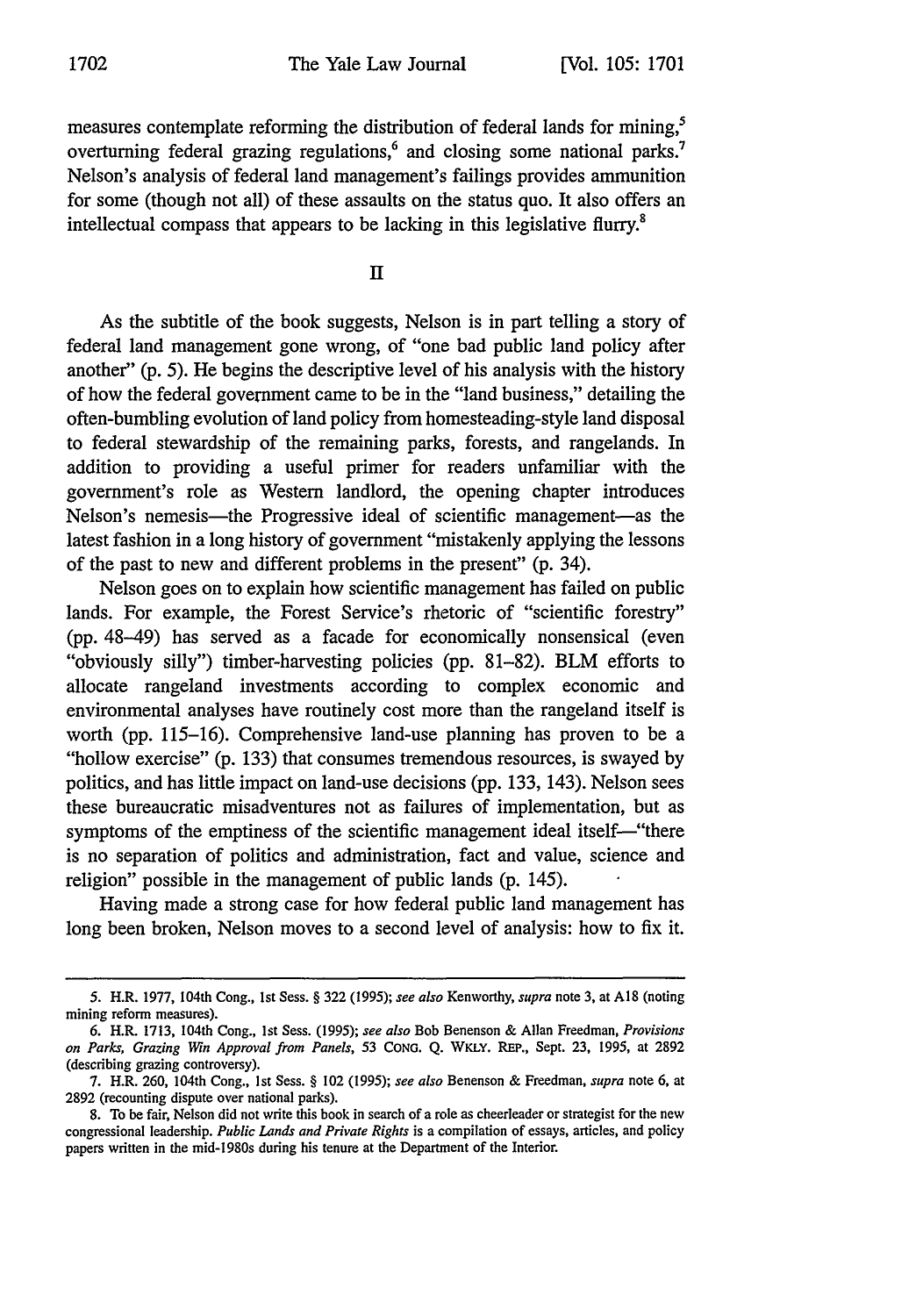In his eyes, any reexamination of the basic purposes of federal land policy "offer[s] surprisingly little support for the status quo" and considerable grounds for change (p. 203). But change ideally is based on a policy rationale, and Nelson soundly rejects the leading candidates: expert scientific management (a "misguided" fiction (p. 145)) and its opposite number, interest group accommodation (unprincipled and inefficient (p. 236)). Thus, he must look for new decision rules to specify the government's role in public land management. For these guideposts, he chooses two popular principles of American government: federalism and the free market (p. 203). These principles in turn supply the ideological footing for his land reform proposals.

From the federalism prong, for example, Nelson draws the directive that the federal government should administer only lands of truly "national" interest (pp. 219, 321). While the criteria for identifying those areas are left unspecified, they apparently embrace the national parks, wildlife refuges for "species of national concern," and selected recreation areas (p. 219).

Reliance on free-market forces, in turn, could lead to administrative reforms such as bidding-driven selection of federal coal leases (p. 292), or the elimination of below-cost timber sales (p. 279) and grazing leases (p. 264). Nelson's application of this principle also produces a much more dramatic proposal: He would put public land commodities *directly* in Adam Smith's invisible hands by selling off timber reserves (p. 221), selling or leasing rangelands (pp. 222, 271), and privatizing many coal reserves (p. 314). Only lands that provide public goods undersupplied by the market-Nelson offers the lone example of "dispersed recreation" such as hiking (p. 211)-would continue to be publicly held, although (drawing on the federalism principle) their ownership would generally be transferred to the states (p. 220).

Buttressing Nelson's inductive analysis is an evolutionary theory of property rights that guides him at a third level, that of implementing reform. Drawing on the property theories of Charles Reich<sup>9</sup> and George Stigler,<sup>10</sup> Nelson suggests that private parties who are permitted to use the public lands—whether in the form of grazing rights, river-use permits, or park access-develop at least partial property rights in those "privileges." Nelson argues that any transfer of land out of the federal portfolio will have to build in protections for the continuation of these current entitlements (pp. 197-98). This prescription is both explicitly pragmatic-grandfathering would defuse opposition from current rights holders fearing loss of "their" property (p. 345)-and implicitly normative, in that Nelson implies that the existing partial property rights deserve protection and recognition (pp. 33-34, 352-54). Nelson also argues for expanding these property rights to include alienability

*<sup>9.</sup> See, e.g.,* Charles A. Reich, *The New Property,* 73 YALE **L.J.** 733, 785-87 (1964) (arguing for recognition of property-style rights to government largess).

**<sup>10.</sup>** *See, e.g.,* **GEORGE J.** STIGLER, *The Theory of Economic Regulation, in* **THE CITIZEN AND THE STATE** 114, 114-15 (1975) (observing that regulated entities acquire rights to government action).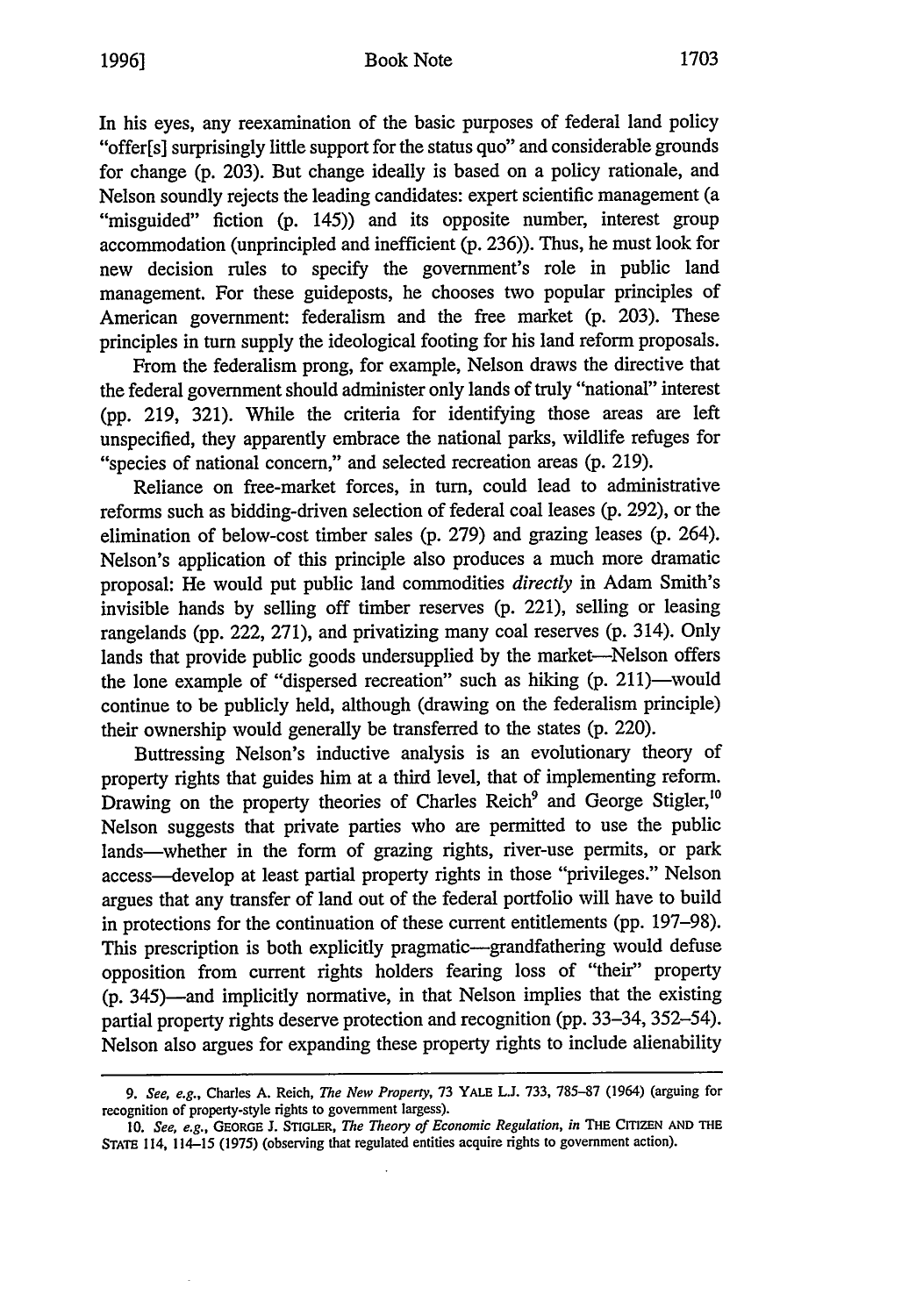and ultimately full ownership (pp. 346-47), again as a natural evolutionary process that government ought to ratify (pp. 349-50, 352).

In sum, Nelson's proposals essentially would take the federal government out of the land management business. Indeed, one of the book's last chapters is a blueprint for the dismantling of Nelson's alma mater, the Department of the Interior (pp. 319–28). He is aware that his ultimate scenario-scattered federal parks and state recreation areas, and the privatization of the (large) remainder-represents a radical departure from nearly a century of federal involvement in public lands. In his view, however, "[r]ather than always bailing the boat, a new design may **...** be preferable" (p. 228).

**II**

The litany of policy misadventures that Nelson describes is compelling, particularly coming from a source inside one of the offending institutions. The Forest Service, BLM, and federal land management itself clearly need to be subjected to critical review. Accepting that public land management is in need of reform, however, does not require that the reader follow Nelson all the way to the sweeping endgame that he proposes. There are pitfalls in the three levels of his analysis that permit detours to different conclusions about the future of federal land policy.

First, there is the preliminary question of the extent to which reform is needed at all. Nelson is never entirely clear as to what defines a program or policy as a failure. His historical accounts brand as "failed" policies that variously do not produce the results Congress intended (p. 33), do not reflect current patterns of private behavior (p. 33), do not produce economically efficient results (p. 79), do not pay for themselves (pp. 114-15), do not achieve political insulation (p. 85), and do not anticipate political opposition (p. 191). Indeed, the only land policy success story that Nelson finds is the small-scale, largely unremarked-upon creation of the first national parks (p. 26). While none of these policy characteristics are desirable, are they all equally fatal? Using an expansive definition of policy failure makes Nelson's decision to abandon ship and start anew too easy and too subjective. He would do better to target particular areas of concern and measure policies against identifiable yardsticks. For example, focusing his critiques on inefficient uses of natural resources, which economists and environmentalists alike decry,<sup>11</sup> would still allow Nelson to appeal to his free-market principle without toppling quite so many pillars of the public lands system.

Alternatively, it is possible to agree that broad reform of the public lands system is needed, but to disagree with Nelson at the next level of analysis-the

**<sup>11.</sup>** *See* Karl Hess Jr. **&** Johanna H. Wald, *Battlefields of the West,* WASH. TIMES, Oct. **13, 1995,** at **A23.**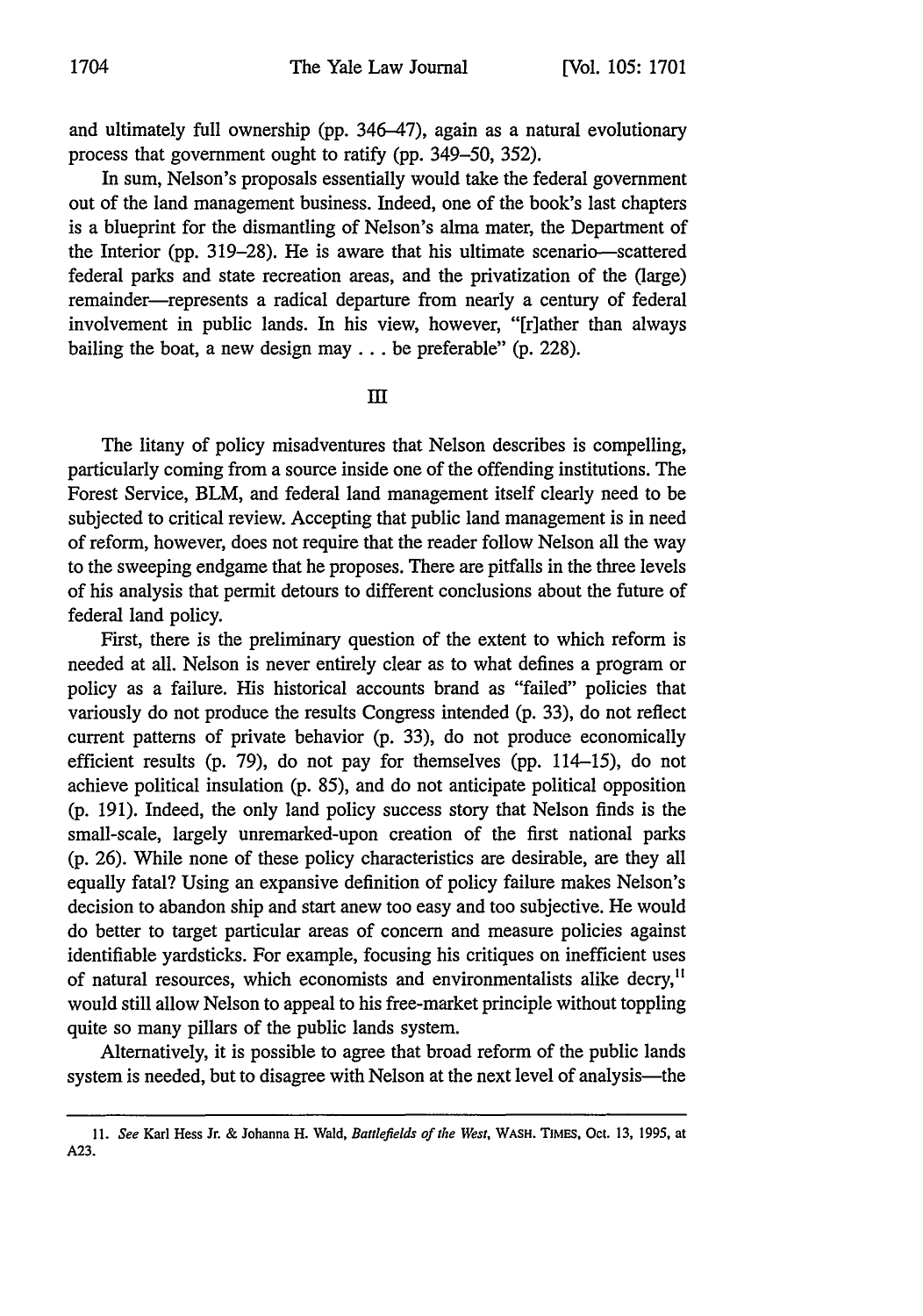principles on which a reform proposal should be based. Nelson adopts federalism and the free market-politically popular choices in a time of "block grant" transfers to states and curbs on regulation-as his lodestars for charting the federal government's appropriate course. But while these principles are certainly reasonable starting points for policy reform, embracing them does not inevitably lead to the reforms Nelson proposes. Their content is open to debate, particularly in the context of managing over 350 million acres of federal land.

For example, classic precepts of Nelson's second guiding principle, market economics, underlie his preference for ending government involvement in land commodities such as timber and forage. But it is far from clear that this pure form of economic theory should be applied to public lands. As Nelson presents the case, uneconomic timber sales, below-cost grazing fees, and other inefficiencies will be eliminated when the lands are in private hands because "the owner of the property [will have] the long-run incentive to take care of it" (p. 332). Economists are quick to acknowledge, however, that faith in the incentives of private ownership alone is misguided if the costs and benefits of using the property are not fully internalized. While Nelson makes much of private timber companies' own incentives to reforest, he himself understands the lesson that "[p]rivate industry **...** would practice good forestry *when it could make money in doing it"* (p. 62) (emphasis added). Conversely, when private landowners do not see financial benefits in streambed buffer zones or do not bear the full costs of species loss-that is, when the bottom line is less than fully representative of social costs and benefits—they will maximize their own, but *not* societal, returns. To be fair, Nelson frequently remembers to add caveats and safeguards to his free-market proposals (pp. 102-06, 295). But real-world market imperfections cast shadows on Nelson's cheery faith in economic forces and suggest that caution is in order whenever a proposal is motivated solely by a desire to make way for the market.

Similarly, Nelson's market principles (mixed with his belief in small government) lead him to the more specific conclusion that lands should be publicly held only when the government alone can provide or efficiently administer a public good such as dispersed recreation (pp. 211-13). Other public goods, such as species protection, that ordinary regulation of private property could achieve he considers insufficient grounds for public land *ownership (p.* 211). But, as Nelson himself notes, regulatory land-use controls are now coming under fire as "takings" of property (p. 339), and government faces "many barriers to effective public control over use of privately owned property" (p. 289). In the current political climate, it seems naive to assume that privatization will be accompanied by the safeguard of heavy land-use regulation. Government provision of environmental goods on publicly owned land may in fact be more reasonable—and more efficient. Nelson's marketbased rule that "[a]ctivities that can reasonably be carried out in the private sector should be done privately" (p. 320) does not dictate that this (or any)